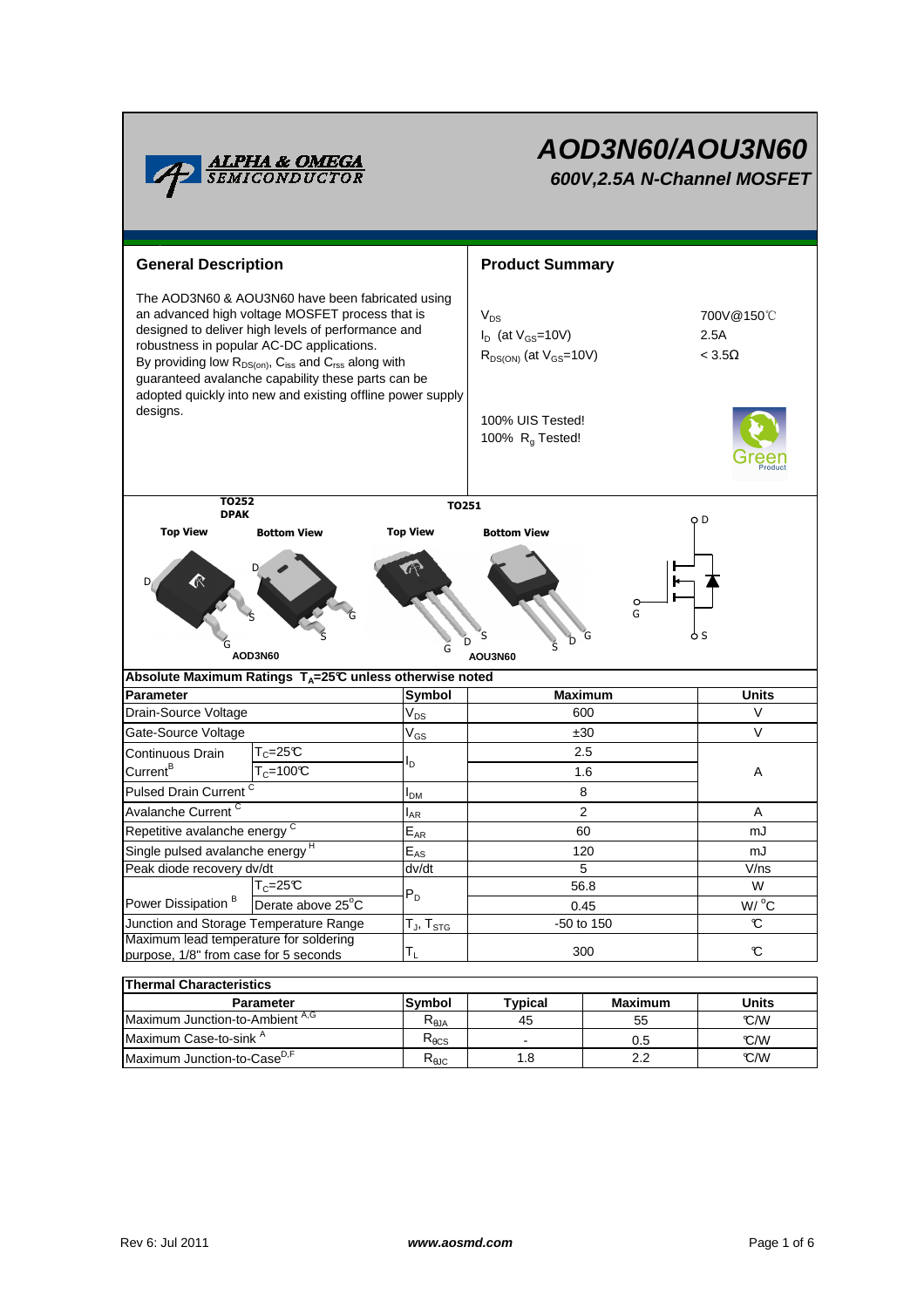

#### **Electrical Characteristics (TJ=25°C unless otherwise noted)**

| <b>Symbol</b>                          | <b>Parameter</b>                      | <b>Conditions</b>                                                      | Min | <b>Typ</b>     | Max          | <b>Units</b> |  |  |  |  |
|----------------------------------------|---------------------------------------|------------------------------------------------------------------------|-----|----------------|--------------|--------------|--|--|--|--|
| <b>STATIC PARAMETERS</b>               |                                       |                                                                        |     |                |              |              |  |  |  |  |
| BV <sub>DSS</sub>                      | Drain-Source Breakdown Voltage        | $I_D = 250 \mu A$ , $V_{GS} = 0V$ , $T_J = 25 \text{C}$                | 600 |                |              |              |  |  |  |  |
|                                        |                                       | $I_D = 250 \mu A$ , $V_{GS} = 0V$ , T <sub>J</sub> =150℃               |     | 700            |              | V            |  |  |  |  |
| <b>BV<sub>DSS</sub></b><br>$\Delta$ TJ | Zero Gate Voltage Drain Current       | ID=250µA, VGS=0V                                                       |     | 0.65           |              | $V/ {}^oC$   |  |  |  |  |
| $I_{DSS}$                              | Zero Gate Voltage Drain Current       | $V_{DS}$ =600V, $V_{GS}$ =0V                                           |     |                | $\mathbf{1}$ | μA           |  |  |  |  |
|                                        |                                       | $V_{DS}$ =480V, T <sub>J</sub> =125°C                                  |     |                | 10           |              |  |  |  |  |
| l <sub>GSS</sub>                       | Gate-Body leakage current             | $V_{DS}$ =0V, $V_{GS}$ =±30V                                           |     |                | ±100         | nA           |  |  |  |  |
| $V_{GS(th)}$                           | Gate Threshold Voltage                | $V_{DS}$ =5V $I_D$ =250µA                                              | 3   | 4              | 4.5          | V            |  |  |  |  |
| $R_{DS(ON)}$                           | Static Drain-Source On-Resistance     | $V_{GS}$ =10V, $I_{D}$ =1.25A                                          |     | 2.9            | 3.5          | Ω            |  |  |  |  |
| $g_{FS}$                               | <b>Forward Transconductance</b>       | $V_{DS} = 40V$ , $I_{D} = 1.25A$                                       |     | 2.8            |              | S            |  |  |  |  |
| $V_{SD}$                               | Diode Forward Voltage                 | $Is=1A, VGS=0V$                                                        |     | 0.64           | 1            | V            |  |  |  |  |
| Is                                     | Maximum Body-Diode Continuous Current |                                                                        |     | $\overline{2}$ | A            |              |  |  |  |  |
| $I_{SM}$                               | Maximum Body-Diode Pulsed Current     |                                                                        |     | 8              | A            |              |  |  |  |  |
|                                        | <b>DYNAMIC PARAMETERS</b>             |                                                                        |     |                |              |              |  |  |  |  |
| $C_{\hbox{\tiny ISS}}$                 | Input Capacitance                     |                                                                        | 240 | 304            | 370          | рF           |  |  |  |  |
| $C_{\rm oss}$                          | <b>Output Capacitance</b>             | $V_{\text{gs}} = 0V$ , $V_{\text{gs}} = 25V$ , f=1MHz                  | 25  | 31.4           | 38           | рF           |  |  |  |  |
| $C_{\text{rss}}$                       | Reverse Transfer Capacitance          |                                                                        | 2.6 | 3.3            | 4            | рF           |  |  |  |  |
| $R_{q}$                                | Gate resistance                       | $V_{GS}$ =0V, $V_{DS}$ =0V, f=1MHz                                     | 2.3 | 2.9            | 6            | Ω            |  |  |  |  |
| <b>SWITCHING PARAMETERS</b>            |                                       |                                                                        |     |                |              |              |  |  |  |  |
| $Q_g$                                  | <b>Total Gate Charge</b>              |                                                                        |     | 9.9            | 12           | nC           |  |  |  |  |
| $\mathsf{Q}_{\mathsf{gs}}$             | Gate Source Charge                    | $V_{\text{gs}} = 10V$ , $V_{\text{ps}} = 480V$ , $I_{\text{p}} = 2.5A$ |     | 2.1            | 3            | nC           |  |  |  |  |
| $Q_{gd}$                               | Gate Drain Charge                     |                                                                        |     | 4.6            | 6            | nC           |  |  |  |  |
| $t_{D(0n)}$                            | Turn-On DelayTime                     |                                                                        |     | 17             | 20           | ns           |  |  |  |  |
| $t_r$                                  | Turn-On Rise Time                     | $V_{GS}$ =10V, $V_{DS}$ =300V, $I_{D}$ =2.5A,                          |     | 17             | 20           | ns           |  |  |  |  |
| $t_{D(off)}$                           | Turn-Off DelayTime                    | $R_G = 25\Omega$                                                       |     | 24             | 30           | ns           |  |  |  |  |
| $\mathbf{t}_\text{f}$                  | <b>Turn-Off Fall Time</b>             |                                                                        |     | 16             | 20           | ns           |  |  |  |  |
| $\mathfrak{t}_{\text{rr}}$             | Body Diode Reverse Recovery Time      | $I_F = 2.5A$ , dl/dt=100A/ $\mu$ s, V <sub>DS</sub> =100V              |     | 175            | 210          | ns           |  |  |  |  |
| $Q_{rr}$                               | Body Diode Reverse Recovery Charge    | $I_F = 2.5A$ , dl/dt=100A/ $\mu$ s, V <sub>DS</sub> =100V              |     | 1.4            | 1.7          | μC           |  |  |  |  |

A. The value of R  $_{\theta$ JA is measured with the device in a still air environment with T A = 25°C.

B. The power dissipation P<sub>D</sub> is based on T<sub>J(MAX)</sub>=150°C in a TO252 package, using junction-to-case thermal resistance, and is more useful in setting the upper dissipation limit for cases where additional heatsinking is used.

C. Repetitive rating, pulse width limited by junction temperature  $T_{J(MAX)}$ =150°C.

D. The R<sub>6JA</sub> is the sum of the thermal impedence from junction to case R<sub> $\theta$ JC</sub> and case to ambient.

E. The static characteristics in Figures 1 to 6 are obtained using <300 µs pulses, duty cycle 0.5% max.

F. These curves are based on the junction-to-case thermal impedence which is measured with the device mounted to a large heatsink, assuming a maximum junction temperature of  $T_{J(MAX)}$ =150°C.

G. These tests are performed with the device mounted on 1 in<sup>2</sup>FR-4 board with 2oz. Copper, in a still air environment with T<sub>A</sub>=25°C.

H. L=60mH,  $I_{AS}$ =2A, V<sub>DD</sub>=150V, R<sub>G</sub>=10 $\Omega$ , Starting T<sub>J</sub>=25°C

THIS PRODUCT HAS BEEN DESIGNED AND QUALIFIED FOR THE CONSUMER MARKET. APPLICATIONS OR USES AS CRITICAL COMPONENTS IN LIFE SUPPORT DEVICES OR SYSTEMS ARE NOT AUTHORIZED. AOS DOES NOT ASSUME ANY LIABILITY ARISING OUT OF SUCH APPLICATIONS OR USES OF ITS PRODUCTS. AOS RESERVES THE RIGHT TO IMPROVE PRODUCT DESIGN, FUNCTIONS AND RELIABILITY WITHOUT NOTICE.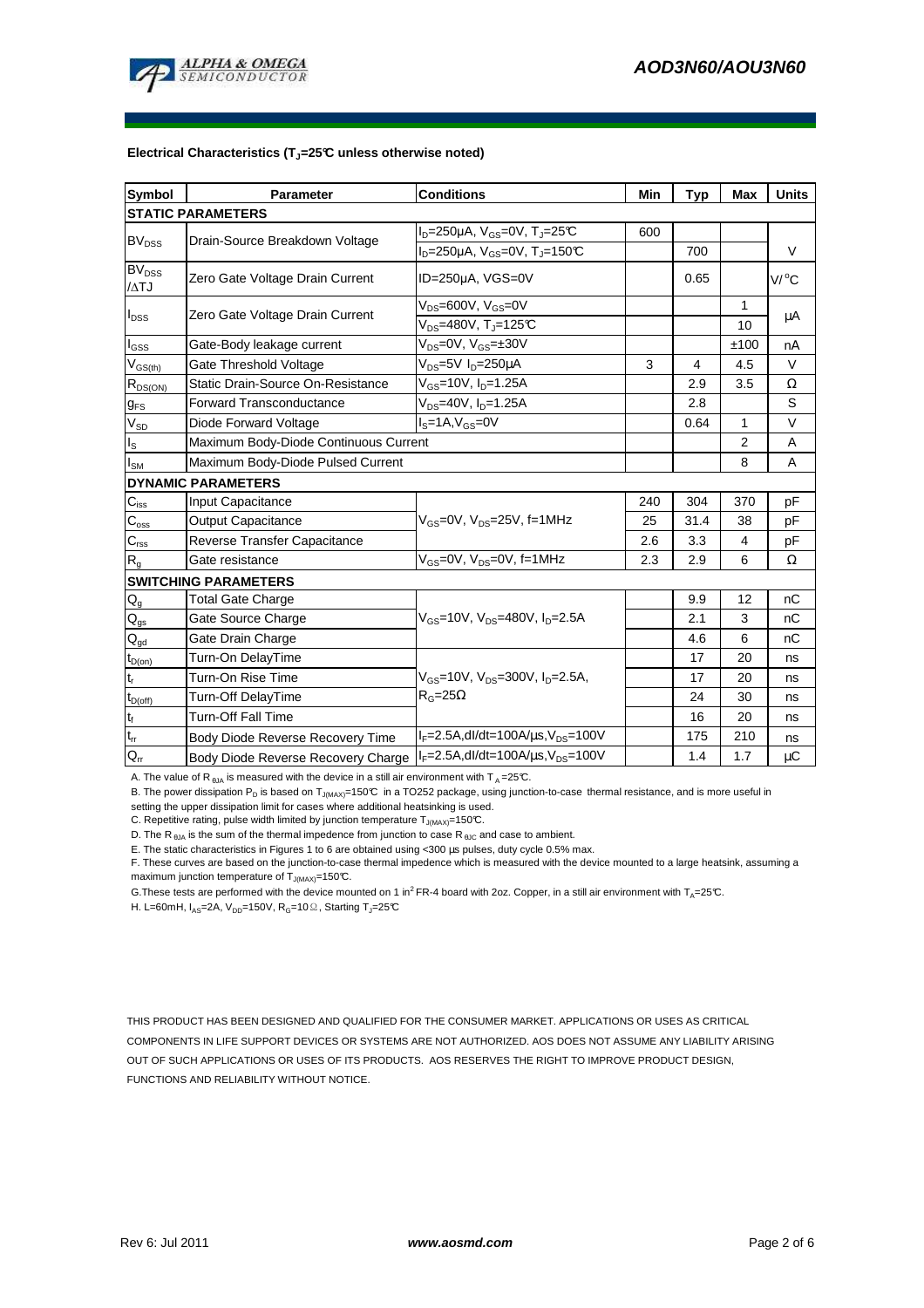

# **TYPICAL ELECTRICAL AND THERMAL CHARACTERISTICS**

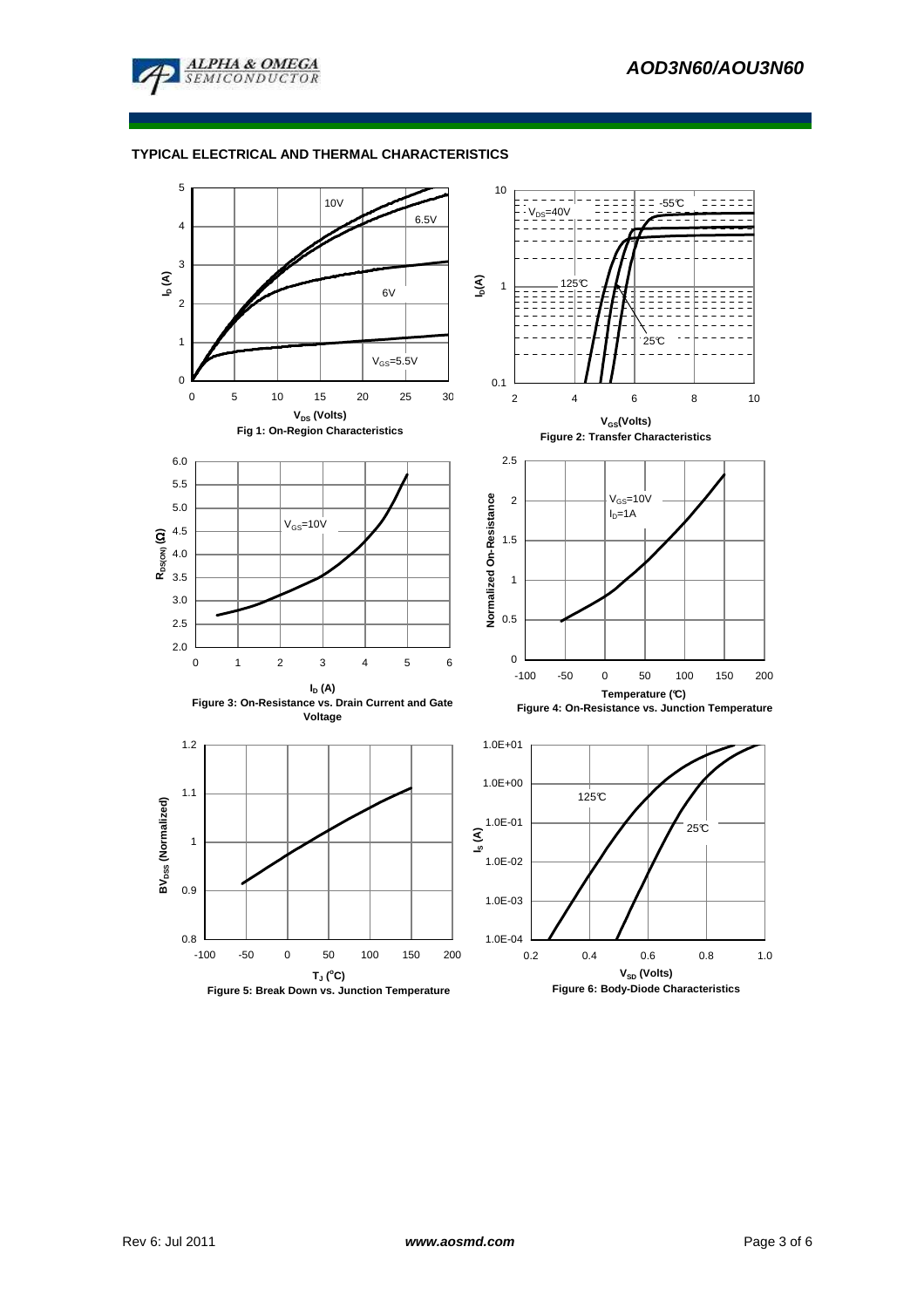

# **TYPICAL ELECTRICAL AND THERMAL CHARACTERISTICS**



**Figure 11: Normalized Maximum Transient Thermal Impedance (Note F)**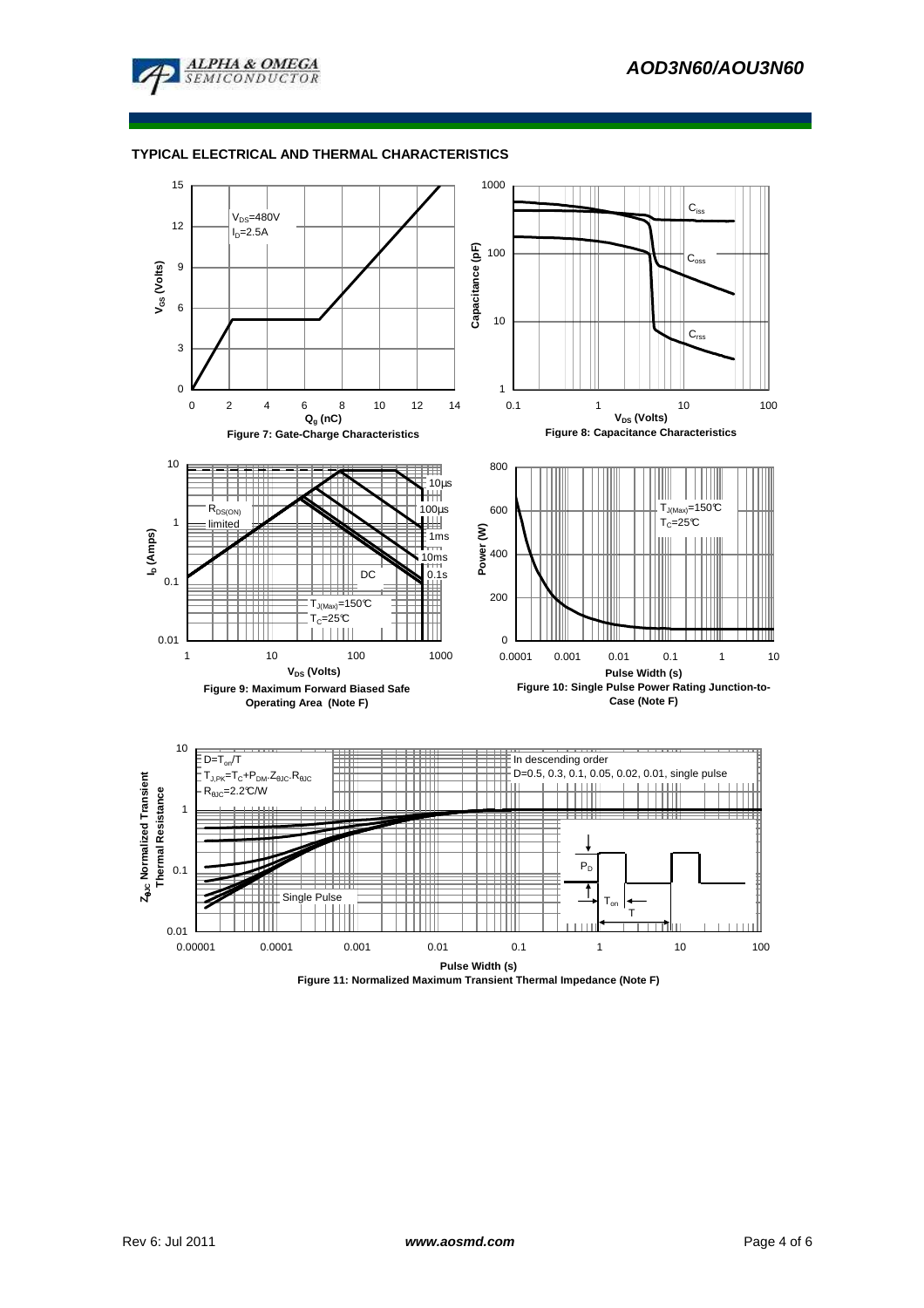

# **TYPICAL ELECTRICAL AND THERMAL CHARACTERISTICS**